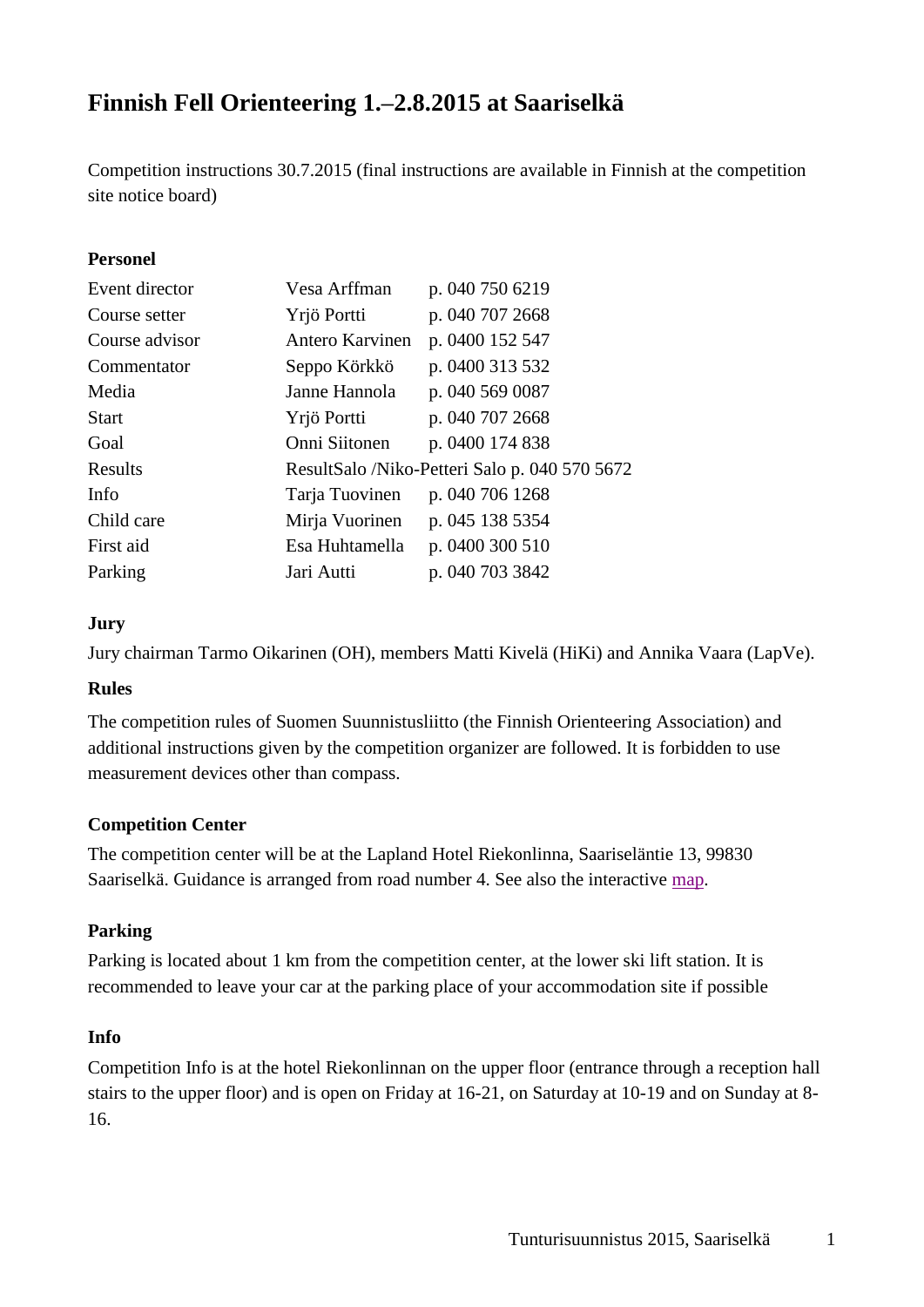## **Map**

Fell orienteering map 7/2015. Map scale is 1:20 000 / 1:30 000, depending on your competition class. The final scales are visible Info to make it. Contour line interval is 5m. Map size is A3 on both days. The map is in a plastic bag. Sample map is available for inspection at the competition start site.

The map is based on digital map data by the National Land Survey of Finland, laser scanning data and aerial photos. The elevation information is based on laser scanning data. Additional refinements are done in the areas near the check points and expected routes to be used by orienteers.. Note that compared to the 'normal' orienteering map at 1:10000 scale the map is very general and holds much less detailed information.

## **Terrain**

The terrain is mostly typical for the area, meaning fast fell terrain with good running conditions. The terrain contains open areas at the fell tops, and areas with fell birch and pine woods at lower elevations. There are few stony areas. Areas marked in the map with gray color are broken cliffs and in part also rocky ground with unclear boundaries. The fell birch may be dense in some part of the area. The open area at the fell tops changes to fell birch and woods gradually (depending on the elevation and slope aspect), so the vegetation boundaries shown in the map may not be that clear in the terrain. Blue v-markings in the map show the locations of small puddles that are mostly dry at the competition time. Many of the small streams are also dry. On Saturday, men's main competition classes exceed the Tolosjoki river wading. Three possible the ford is marked on Saturday the map. On Sunday, all competition classes will cross the Luttojoki River. There are one bridge, marked in the map, by which the river can be crossed. The river is, however, narrow and shallow and mostly crossable by wading also at other locations.

The paths marked at the map are clearly visible, but there are also quite many less clear paths (tracked by reindeer and hikers) not shown in the map. **The use of highway (E75) in the route selection is not allowed!**

Elevation differences are somewhat large compared with typical Nordic orienteering terrain, but the slope angles are usually gentle.

## **Checkpoints and punching**

Checkpoint are the model checkpoint or constructed from natural materials. Some of the first checkpoints on Saturday contain two separate emit punching points both of which can be used. All of the first and last checkpoints on Saturday and Sunday contain two separate emit punching points both of which can be used. Sunday's race terrain there are other control flags.

Emit punching is used. In pair classes two emit cards are used by each pair. In pair classes the pair must stay together at all times during the competition, and visit all checkpoints together. Both pair members must punch all checkpoints. **An example checkpoint is constructed to competition center for inspection and testing of the emit cards.**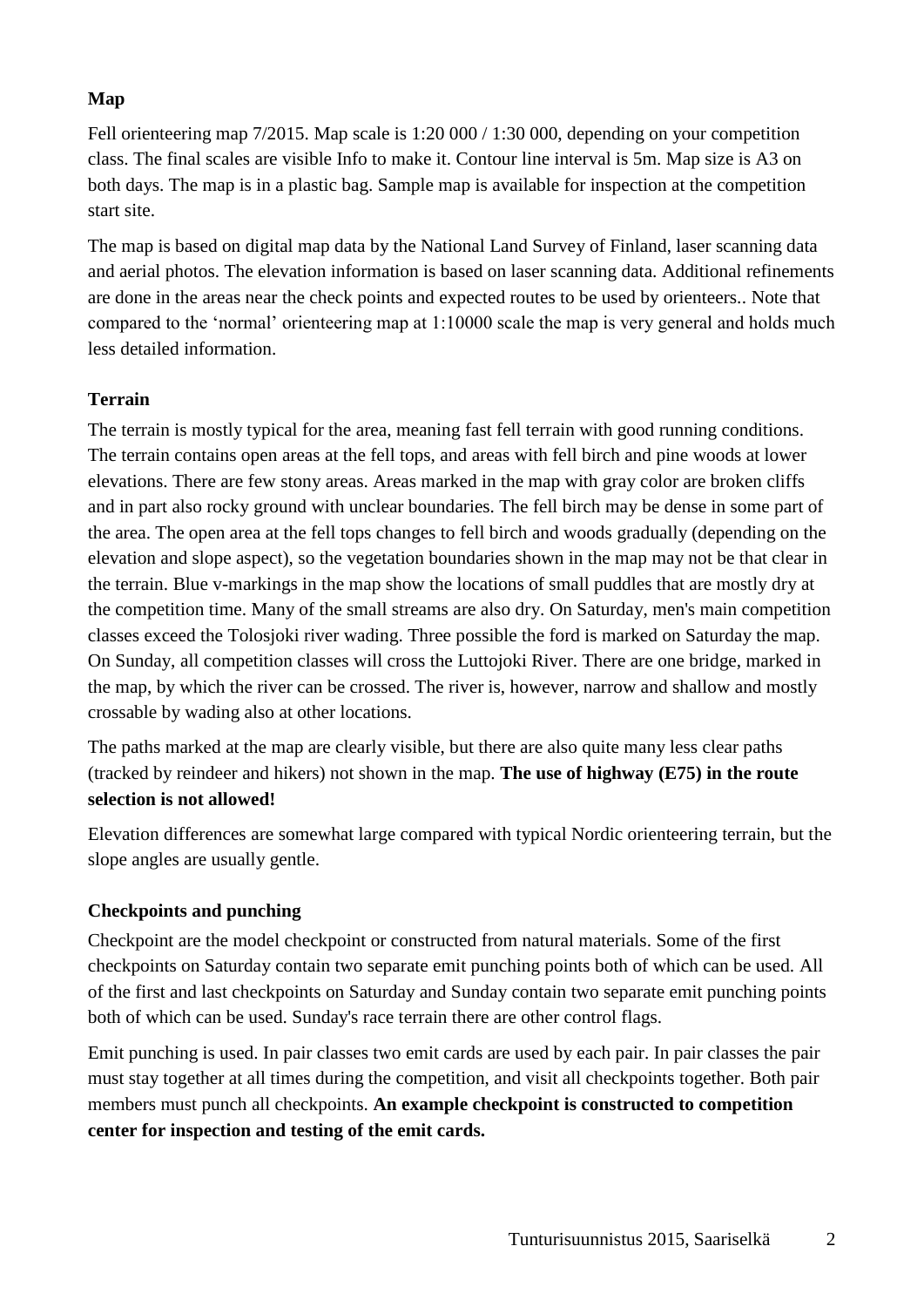## **Competition numbers and control descriptions**

All competitors must have a competition number. The same number is used on both days. The numbers are available at the competition info on Friday and at the competition center on Saturday and Sunday. **Take your own safety pins for attaching the competition number**. The number must be attached so that it is clearly readable by competition personnel and bystanders.

Emit backup cards are available at the start site. Competitors are responsible for taking the backup card. Please mark your competitor number on the backup card.

Control descriptions are printed on the map, and there are no separate description sheets available.

## **EMIT-cards**

The competitor is responsible for using a working emit card, and that the number of the card is the one shown in the starting list. The emit card numbers are not checked by the competition organizer. If some other card is used in the competition instead of the registered card, the competitor is disqualified (rule book 11.518). Changes to emit card numbers can be made at the competition info before start. Rental emit cards are available at the competition info for 5€. The fee for a lost or unreturned rental EMIT card is 70€.

#### **Start**

**On Saturday there is a mass start** for all classes at 14:00 at driving track on the south side. The distance from the competition center to the start is about 1.5 km. There is guidance to the start from the competition center. Please, reserve enough time to move to start. Drinking water and four toilets are available at the start location.

**On Saturday** the competitors may start entering the start area at 13:30. **Remember to reset your emit card** when entering the start area. At 13:45 the competitors are expected to move to the location marked with their number. At 13:55 the maps are distributed to the competitors, back side up. Check that you have the correct map, there is a marking on the corner of the map showing the competition class. At pair classes there are two maps attached together. You may turn your map right side up only after the start signal is given. Saturday's K point is immediately in front of the starting line 20 meters from the start.

**On Sunday the start** is 1km from the competition center on the bike path. Drinking water and four toilets are available at the start site

On Sunday there is pursuit start, based on the results of the 1st competition day. Pursuit start will include all competitors that have less than 40 minutes difference to the fastest competitor of their class. In mixed pair classes the age compensation (1 min/ 1 year exceeding 70) is taken into account when computing the pursuit start time. Please check you compensation, possible changes should be done at the competition info before the start on Saturday.

All the quickest of the first day start at 10:00 on Sunday. After this there is the pursuit start until 10:40. The rest of the competitors take a mass start at 10:45. Start times for Sunday will be shown in the notice board after the results for Saturday are clear. The winners of each class should be at the start by 9:55, the others should be there 3 min before their given starting time. The starters are announced 3 min before their time, after which they may enter the start area and reset their emit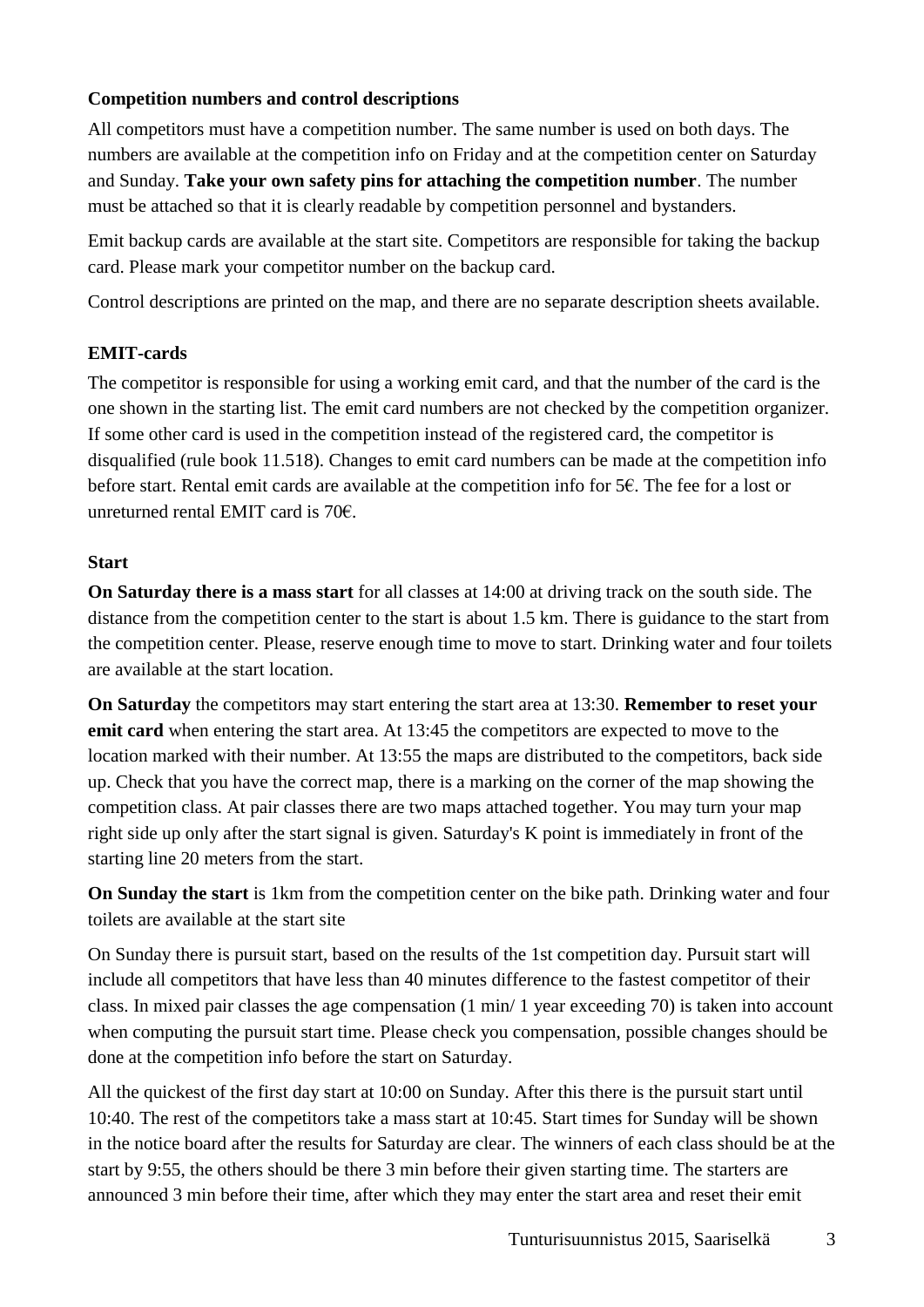cards. After the start signal is given the competitors should take a correct map and start the competition. Maps for the pair classes are attached together.

The Sunday mass start is arranged similarly to the Saturday start. The competitors taking part in the mass start should be at the start location at 10:30. All competitors must reset their emit cards before entering the start area.

If you are late from the start, please ask instructions from the start personnel.

During both days, there are markings using blue and red ribbons leading from the competition center to the start locations. The markings must be followed.

#### **Goal**

All classes will have the same goal. The way from the last control point to the goal is marked. Punching at the goal is also required. In pair series both competitors must be at the goal together. The finishing time for a pair is taken from the last punching at the goal. If required, the finish line is used to define the order of the competitors by a goal judge. The goal is closed at 20:00 on Saturday, and at 16:30 on Sunday. The competitors may keep their map on both days.

On both days of entering the finish line, competitors have to cross roads. Road crossing is the traffic control, but in spite of this COMPETITOR WILL BE CAREFUL ROAD CROSSING.

#### **Split times and GPS-tracking**

There are no split time check points and GPS-tracking.

#### **Drinks**

**The organizer does not arrange any drinks in the terrain.** Water from running streams is usually drinkable, but at the competition participants' own responsibility. Reserve your own drinks for the competition. Drinking water is available at the start and goal on both days.

#### **Fitness classes**

Entries to fitness classes can be done at the competition info on Saturday until 13:00 and Sunday until 9:00. Late announcements can be made to individual classes only. Fitness class fee when the announcement is done at the competition info is 20e/person/day, only cash is accepted.

#### **Interruption**

Competitors that interrupt the competition should go to the goal, and announce during emit check that they have interrupted the competition. All competitors that start the competition must announce themselves at the goal before leaving the competition area.

## **Washing**

Washing facilities are available at the Lapland Hotel Riekonlinna. **Do not enter the hotel premises wearing orienteering shoes.** The amount of space in the hotel is restricted, so if possible, use the washing facilities of your own accommodation. Washing equipment is the possibility of outdoor hotel Riekonlinna "backyard".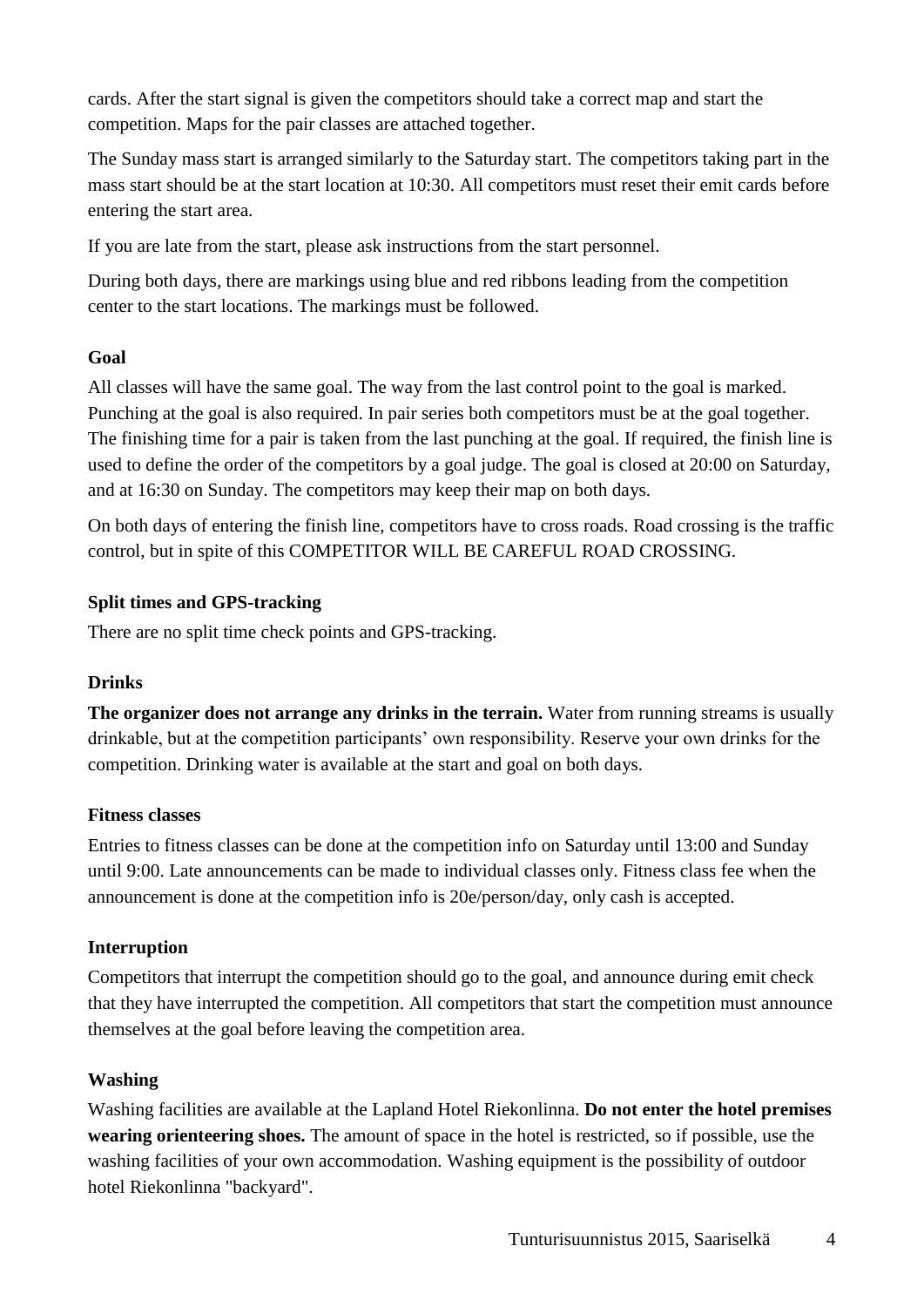## **WC**

The Lapland Hotel Riekonlinna's facilities are available for competitors. Four toilets are available at the start site on both days.

## **First aid**

The competition center contains a first aid site. Additionally, there is a first aid location in the competition area on both days (marked in the competition map). In the map there is also a phone number (0400 300 510), which can be used to get help in emergencies. Taking a mobile phone to competition is allowed for safety reasons, but it must not be used for orienteering.

## **Child care**

Child care is available at the competition center. Please register your child to child care by email to tunturi2015@gmail.com no later than 27/07/2015. Child care is located inside the hotel. Please provide your child with snacks during the competition.

## **Restaurant**

The Lapland Hotel Riekonlinna breakfast daily from 7 to 10, not the hotel accommodated 14  $\epsilon$  / person, children 4 - 14 years -50%. Fireplace Bar daily from 12 to 22  $\Box$  available in specialty coffees and cakes and pastries.

On Saturday, a soup lunch at  $14$ -16,  $11 \notin$  / person, children 4 - 14 years -50%. A'la carte at 12 -21.30, for example, the menu includes pork steak  $\epsilon$  15.90, barbecue steak at 25  $\epsilon$  and a separate snack menu! Children's doses from  $3 \epsilon$ .

On Sunday, 2.8. soup lunch from 13 to 15, 11  $\epsilon$  / person, children 4 - 14 years -50%. A la carte at 17 - 21.30.

Troubadour Jarkko Klemetti plays Friday and Saturday's. From 20 pm, free admission!

## **Prices**

All competitors arriving to goal on Saturday will receive a memorial price.

On Sunday the competition prices are given based on the combined results of both days. Prices are given immediately as the results are clear; please follow the announcement at the competition center.

Fitness class prices are distributed using lottery; please check from the competition notice board whether you have received a price. Lottery prices can be obtained from the competition info.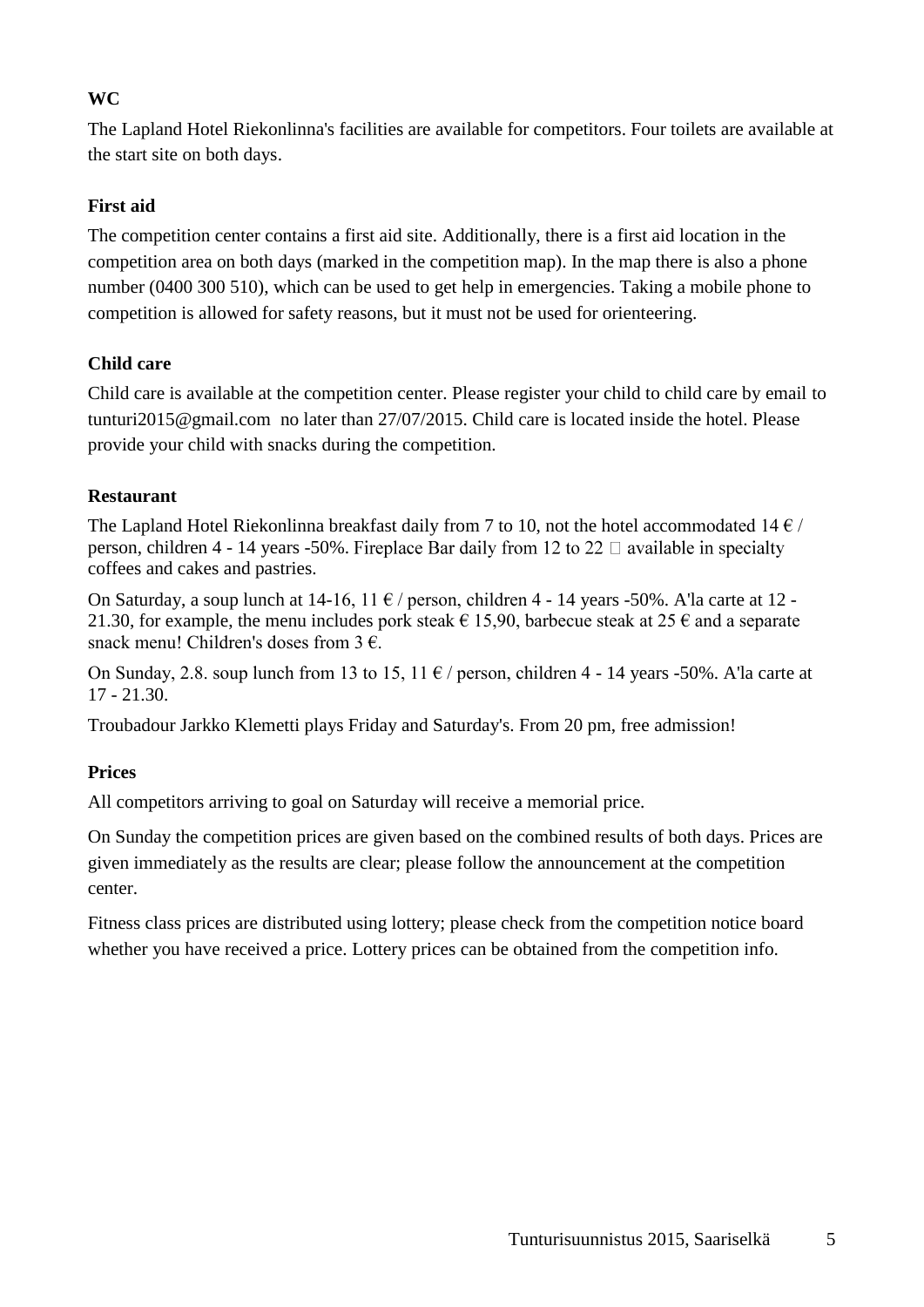| <b>Class</b>     | <b>Prices</b>  | <b>Class</b> | <b>Prices</b>  | <b>Class</b> | <b>Prices</b> |
|------------------|----------------|--------------|----------------|--------------|---------------|
| <b>D21A</b>      | 3              | <b>H21A</b>  | 3              | DA           | 2             |
| D21C             | 3              | <b>H21B</b>  | 3              | DB           | 3             |
| D80              | 2              | <b>H21C</b>  | 3              | HA           | 3             |
| D95              | 3              | H80          | 3              | HB           | 3             |
| D110             | 2              | H95          | 3              | <b>HDA</b>   | 3             |
| D <sub>125</sub> | 2              | H110         | 3              | <b>HDB</b>   | 5             |
| D38              | $\overline{2}$ | H125         | $\overline{2}$ | <b>HDC</b>   | 5             |
| D32              | 2              | H140         | $\overline{2}$ | <b>KUNTO</b> | 5             |
|                  |                | H38          | 1              |              |               |
|                  |                | H32          | 1              |              |               |

#### **Results**

Results will be shown at the competition notice board and at the internet address <http://tunturisuunnistus.fi/2015/>

#### **Urho Kekkonen National Park special instructions**

The competition will be part of Urho Kekkonen National Park area. **You may not leave any rubbish in the park area!**

Special instructions on the UKK national park can be found on the notice board of the competition center and at the internet address: <http://www.outdoors.fi/en/urhokekkonennp/instructionsandrules>

## **Also, do not rubbish territory outside the park!**

#### **Classes and distances**

Classes, distances and elevation differences are updated on Fell Orienteering pages as long as the details are confirmed. The table is also available at the race center notice board.

#### *Enjoyable orienteering at the Saariselkä fells!*

*Lapin Sudet*